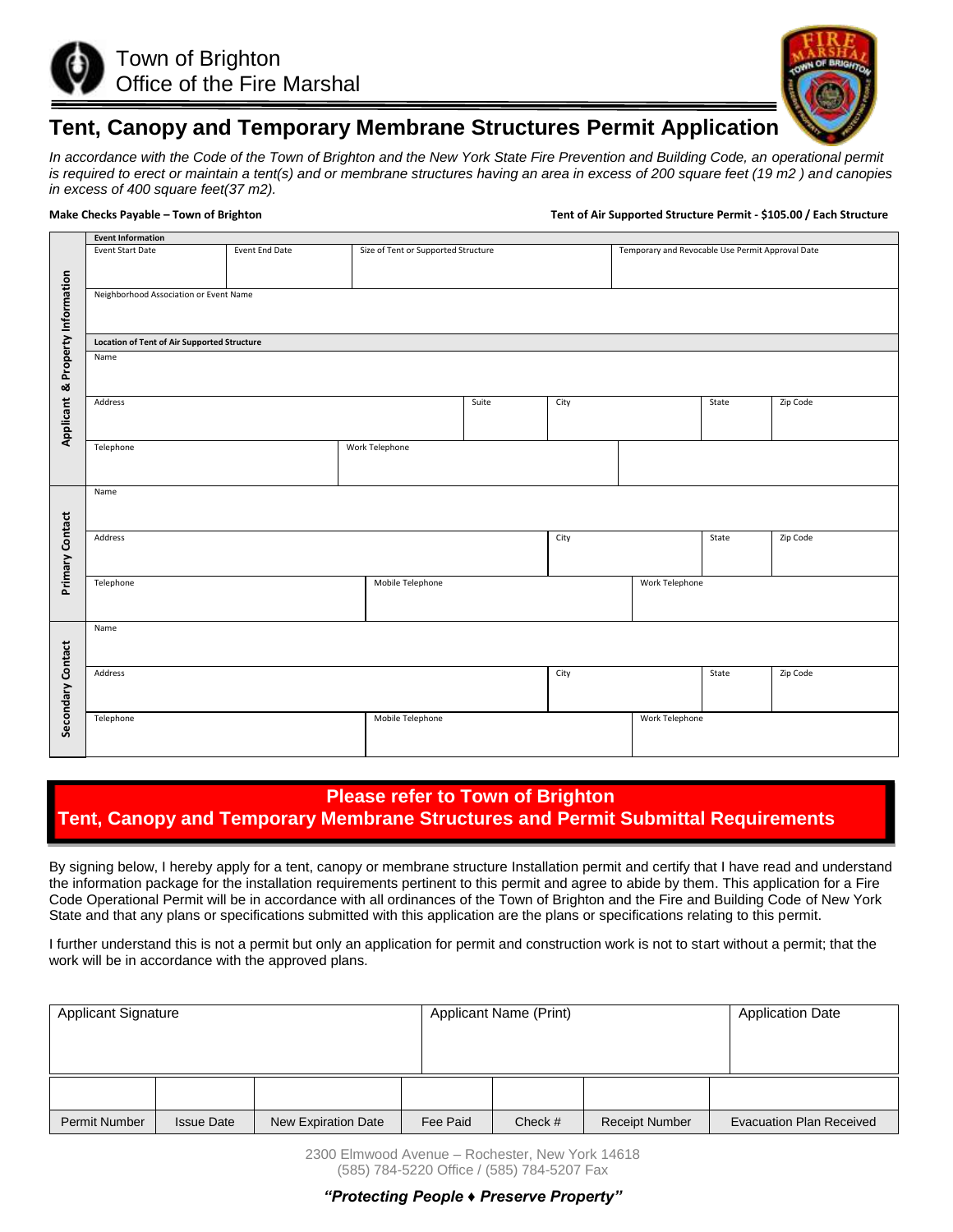## **TEMPORARY STRUCTURE WORKSHEET**

| 1 | USE and OCCUPANT LOAD FACTOR Indicate the type of use for each tent and circle in the corresponding Occupant Load Factor<br>(OLF). Use this OLF in the appropriate space in Step 2.                                                                                                                                                                                                             |                                                                  |                                                    |                                           |                                     |                                           |  |  |  |  |  |  |  |
|---|-------------------------------------------------------------------------------------------------------------------------------------------------------------------------------------------------------------------------------------------------------------------------------------------------------------------------------------------------------------------------------------------------|------------------------------------------------------------------|----------------------------------------------------|-------------------------------------------|-------------------------------------|-------------------------------------------|--|--|--|--|--|--|--|
|   |                                                                                                                                                                                                                                                                                                                                                                                                 | <b>TENT USE</b>                                                  | <b>OCCUPANT LOAD FACTOR (OLF)</b> (Sq. ft./person) |                                           |                                     |                                           |  |  |  |  |  |  |  |
|   |                                                                                                                                                                                                                                                                                                                                                                                                 | Concentrated assembly use (chairs only, not fixed, no furniture) |                                                    | $\overline{7}$                            |                                     |                                           |  |  |  |  |  |  |  |
|   |                                                                                                                                                                                                                                                                                                                                                                                                 | Unconcentrated assembly use (tables and chairs)                  |                                                    |                                           |                                     |                                           |  |  |  |  |  |  |  |
|   |                                                                                                                                                                                                                                                                                                                                                                                                 | Standing space only assembly use (no obstructions permitted)     |                                                    | 5                                         |                                     |                                           |  |  |  |  |  |  |  |
|   |                                                                                                                                                                                                                                                                                                                                                                                                 | Retail and all other uses.                                       |                                                    |                                           | 30                                  |                                           |  |  |  |  |  |  |  |
| 2 | OCCUPANT LOAD Enter the length and width of each tent in the spaces below. Multiply the length and width to determine the total<br>square footage for each tent. Divide the total square footage by the OLF (Step 1) to determine the Occupant Load for each tent.                                                                                                                              |                                                                  |                                                    |                                           |                                     |                                           |  |  |  |  |  |  |  |
|   | Tent 1<br>х                                                                                                                                                                                                                                                                                                                                                                                     | $=$                                                              |                                                    | ÷                                         |                                     | $=$                                       |  |  |  |  |  |  |  |
|   | Length                                                                                                                                                                                                                                                                                                                                                                                          | Width                                                            | Area                                               |                                           | OLF                                 | <b>Occupant Load</b>                      |  |  |  |  |  |  |  |
|   | Tent 2<br>х                                                                                                                                                                                                                                                                                                                                                                                     | $=$                                                              |                                                    | ÷                                         |                                     | $=$                                       |  |  |  |  |  |  |  |
|   | Length                                                                                                                                                                                                                                                                                                                                                                                          | Width                                                            |                                                    |                                           | OLF                                 | <b>Occupant Load</b>                      |  |  |  |  |  |  |  |
|   | Tent <sub>3</sub><br>x                                                                                                                                                                                                                                                                                                                                                                          | $=$                                                              |                                                    | ÷                                         |                                     | $=$                                       |  |  |  |  |  |  |  |
|   | Length                                                                                                                                                                                                                                                                                                                                                                                          | Width                                                            | Area                                               |                                           | OLF                                 | <b>Occupant Load</b>                      |  |  |  |  |  |  |  |
| 3 | REQUIRED EXITS Using the Occupant Load for each tent, determine the total number of exits and minimum required width for each<br>exit utilizing the table below. Note: The key difference between a Tent and a Membrane Structure for exiting purposes is that a<br>Membrane Structure utilizes traditional doors and door frames versus a simple opening or removal of a tent side wall panel. |                                                                  |                                                    |                                           |                                     |                                           |  |  |  |  |  |  |  |
|   |                                                                                                                                                                                                                                                                                                                                                                                                 |                                                                  |                                                    |                                           | Minimum width of each exit (inches) |                                           |  |  |  |  |  |  |  |
|   | Occupant Load (From Step 2)                                                                                                                                                                                                                                                                                                                                                                     | Required Number of Exits                                         |                                                    |                                           | Tent                                | Membrane                                  |  |  |  |  |  |  |  |
|   | $1 - 9$                                                                                                                                                                                                                                                                                                                                                                                         | $\mathbf{1}$                                                     |                                                    |                                           | 72                                  | 36                                        |  |  |  |  |  |  |  |
|   | $10 - 199$                                                                                                                                                                                                                                                                                                                                                                                      | 2                                                                |                                                    |                                           | 72                                  | 36                                        |  |  |  |  |  |  |  |
|   | $200 - 499$                                                                                                                                                                                                                                                                                                                                                                                     | 3                                                                |                                                    |                                           | 72                                  | 72                                        |  |  |  |  |  |  |  |
|   | $500 - 999$                                                                                                                                                                                                                                                                                                                                                                                     | 4                                                                |                                                    |                                           | 96                                  | 72                                        |  |  |  |  |  |  |  |
|   | $1,000 - 1,999$                                                                                                                                                                                                                                                                                                                                                                                 | 5                                                                |                                                    |                                           | 120                                 | 96                                        |  |  |  |  |  |  |  |
|   | $2,000 - 2,999$                                                                                                                                                                                                                                                                                                                                                                                 | 6                                                                |                                                    |                                           | 120                                 | 96                                        |  |  |  |  |  |  |  |
|   | Over 3,000*                                                                                                                                                                                                                                                                                                                                                                                     | $\overline{7}$                                                   |                                                    |                                           | $120*$                              | $96*$                                     |  |  |  |  |  |  |  |
|   | *The total width of all exits shall not be less than the total occupant load multiplied by 0.2 inches per person. Exiting through other<br>nearby tents is an unacceptable configuration.                                                                                                                                                                                                       |                                                                  |                                                    |                                           |                                     |                                           |  |  |  |  |  |  |  |
| 4 | EXITING SUMMARY Using the occupant loads calculated in Step 2, use the Table in Step 3 to determine the corresponding Required<br>Number of Exits and Minimum Width of each Exit Provide the summary of this information below.                                                                                                                                                                 |                                                                  |                                                    |                                           |                                     |                                           |  |  |  |  |  |  |  |
|   | Tent 1                                                                                                                                                                                                                                                                                                                                                                                          |                                                                  |                                                    |                                           |                                     |                                           |  |  |  |  |  |  |  |
|   | <b>Required Number of Exits</b>                                                                                                                                                                                                                                                                                                                                                                 |                                                                  |                                                    | Width of Each Exit                        |                                     |                                           |  |  |  |  |  |  |  |
|   | Tent 2                                                                                                                                                                                                                                                                                                                                                                                          |                                                                  |                                                    |                                           |                                     |                                           |  |  |  |  |  |  |  |
|   | <b>Required Number of Exits</b>                                                                                                                                                                                                                                                                                                                                                                 |                                                                  |                                                    | Width of Each Exit                        |                                     |                                           |  |  |  |  |  |  |  |
|   | Tent 3                                                                                                                                                                                                                                                                                                                                                                                          |                                                                  |                                                    |                                           |                                     |                                           |  |  |  |  |  |  |  |
|   | <b>Required Number of Exits</b>                                                                                                                                                                                                                                                                                                                                                                 |                                                                  |                                                    | Width of Each Exit                        |                                     |                                           |  |  |  |  |  |  |  |
| 5 | FIRE EXTINGUISHERS Utilizing the square footage of each tent indicate the appropriate number of fire extinguishers for each tent.                                                                                                                                                                                                                                                               |                                                                  |                                                    |                                           |                                     |                                           |  |  |  |  |  |  |  |
|   | Size of Tent (Sq. Ft.)                                                                                                                                                                                                                                                                                                                                                                          | Minimum required number of fire extinguishers                    |                                                    |                                           |                                     | <b>Fire Extinguisher Summary</b>          |  |  |  |  |  |  |  |
|   | $1 - 200$                                                                                                                                                                                                                                                                                                                                                                                       | 1                                                                |                                                    |                                           | Tent 1                              |                                           |  |  |  |  |  |  |  |
|   | $201 - 500$                                                                                                                                                                                                                                                                                                                                                                                     | $\overline{2}$                                                   |                                                    |                                           |                                     |                                           |  |  |  |  |  |  |  |
|   | 201 - 1000                                                                                                                                                                                                                                                                                                                                                                                      | 3                                                                |                                                    |                                           |                                     | <b>Total Number of Fire Extinguishers</b> |  |  |  |  |  |  |  |
|   | $1001 - 3000$                                                                                                                                                                                                                                                                                                                                                                                   | 4                                                                |                                                    |                                           | Tent <sub>2</sub>                   |                                           |  |  |  |  |  |  |  |
|   | $3001 - 5000$                                                                                                                                                                                                                                                                                                                                                                                   | 5                                                                |                                                    |                                           |                                     |                                           |  |  |  |  |  |  |  |
|   | 5001 - 7000                                                                                                                                                                                                                                                                                                                                                                                     | 6                                                                |                                                    |                                           |                                     | <b>Total Number of Fire Extinguishers</b> |  |  |  |  |  |  |  |
|   | 7001 - 9000                                                                                                                                                                                                                                                                                                                                                                                     | $\overline{7}$                                                   |                                                    |                                           | Tent <sub>3</sub>                   |                                           |  |  |  |  |  |  |  |
|   | 9001 - 11000                                                                                                                                                                                                                                                                                                                                                                                    | 8                                                                |                                                    |                                           |                                     |                                           |  |  |  |  |  |  |  |
|   | Add 1 additional 2A:10BC extinguisher for each additional 2000 sq. ft or fraction thereof.                                                                                                                                                                                                                                                                                                      |                                                                  |                                                    | <b>Total Number of Fire Extinguishers</b> |                                     |                                           |  |  |  |  |  |  |  |